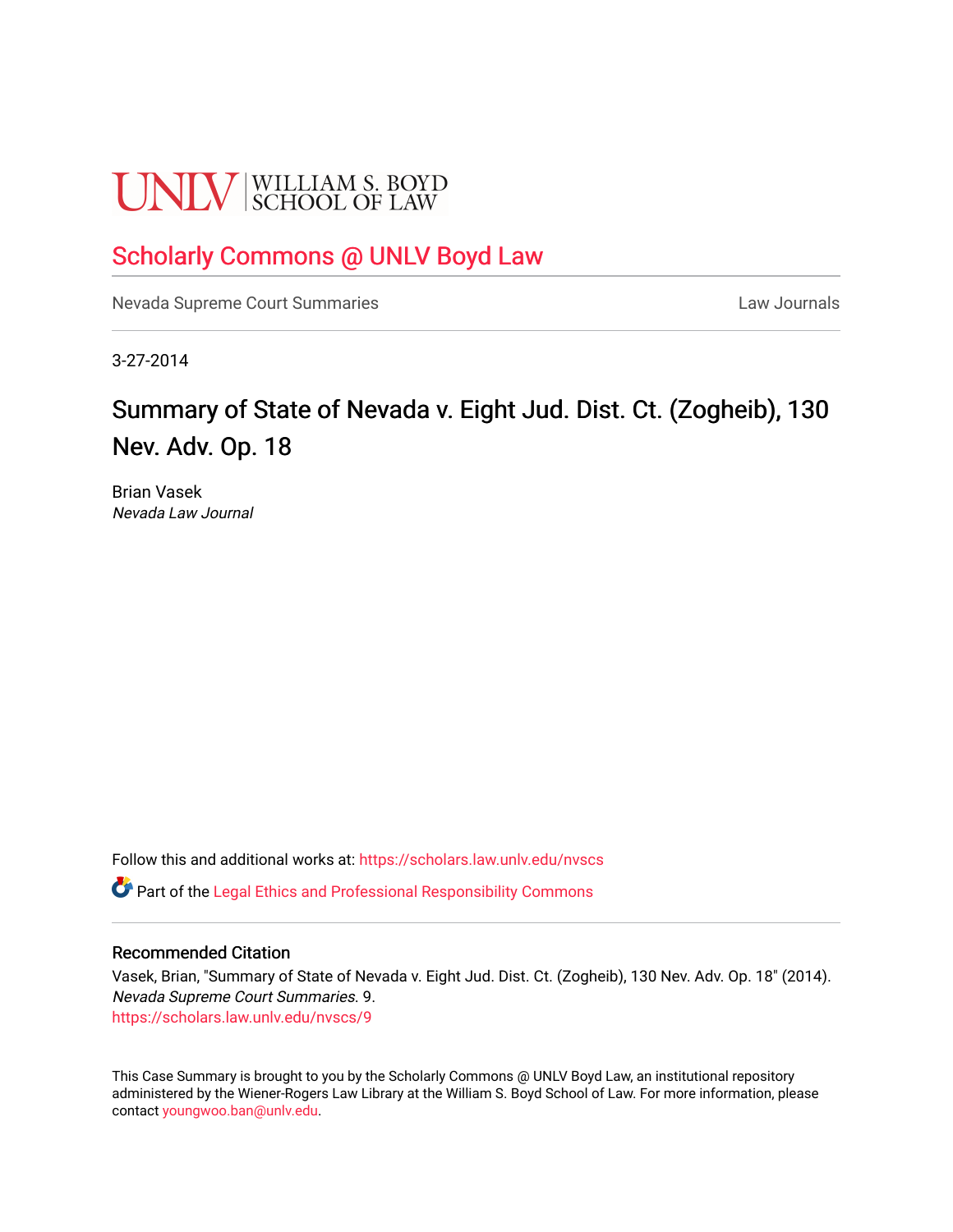*State of Nevada v. Eight Jud. Dist. Ct. (Zogheib*), 130 Nev. Adv. Op. 18 (Mar. 27, 2014) 1

#### LEGAL ETHICS: CONFLICTS OF INTEREST

#### **Summary**

The Court was asked to decide the appropriate standard for determining when the entire Clark County District Attorney's office should be disqualified for an individual prosecutor's conflict – an appearance-of-impropriety standard or if a more appropriate standard exists.

#### **Disposition**

To determine whether the entire district attorney's office may be disqualified from prosecuting a case, the court must determine whether an individual prosecutor's conflict would render it unlikely that the defendant would receive a fair trial. The conflict may be imputed to the entire office in extreme cases and is not determined based on an appearance of impropriety.

#### **Factual and Procedural History**

Zogheib, the real party in interest, moved to disqualify the Clark County District Attorney's Office because an attorney in the District Attorney's former law firm represented Zogheib in the present case. The district court granted Zogheib's motion to disqualify after several evidentiary hearings showed that the District Attorney was involved in discussions regarding the case before his appointment. The District Attorney testified that while he probably talked with Zogheib's attorney or Zogheib before his appointment, he never made an appearance on the case, never obtained or reviewed discovery on the case, and never discussed the case with the deputy appointed to prosecute the case. Nonetheless, the district court concluded that there was a conflict and that the conflict should be imputed to the entire district attorney's office because there was such a great appearance of impropriety that it made it an extreme case warranting vicarious disqualification even though the District Attorney had been effectively screened from participating in the case. A petition for a writ of mandamus was then filed.

#### **Discussion**

First, the State acknowledged that the DA had a conflict of interest that disqualified him from prosecuting Zogheib under Nevada Rule of Professional Conduct ("NRPC") 1.9 which normally imputes all other attorneys in the disqualified attorney's law firm under NRPC 1.10. However, this rule does not apply to lawyers working in government offices. Instead, NRPC 1.11 governs lawyers who are current government officers and employees and "does not impute the conflicts of a lawyer currently serving as an officer or employee of the government to other associated government officers or employees, although ordinarily it will be prudent to screen such lawyers."<sup>2</sup>

The Courts primary decision addressing the disqualification of government lawyers was issued in 1982 before Nevada adopted the NRPC. In that case<sup>3</sup>, it was held that vicarious

l

<sup>&</sup>lt;sup>1</sup> By Brian Vasek.

 $2$  MOD. R. OF PROF'L CONDUCT, R. 1.11 cmt. 2 (2012).